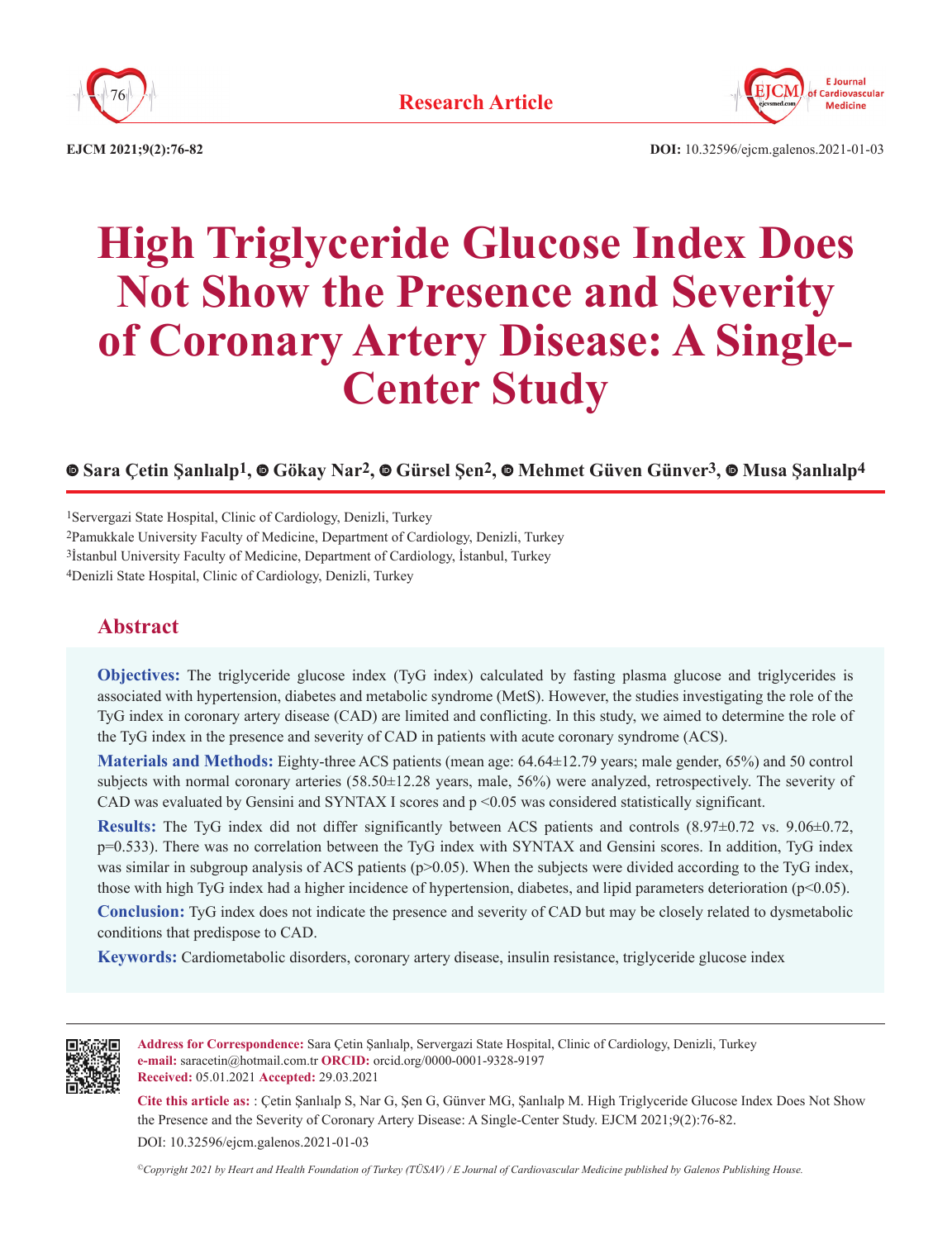



## **Introduction**

Cardiovascular disease (CVD) is still among the leading causes of morbidity and mortality(1). One of the factors that play an important role in CVD is insulin resistance (IR) related to cardiovascular risk factors such as hyperglycemia, dyslipidemia, and hypertension. The studies investigating the effects of IR on CVD have claimed that IR may accelerate atherogenesis by vascular occlusion, inflammation and thrombosis due to the disruption of insulin signal at the cellular level even in the absence of hyperglycemia<sup>(2)</sup>.

Today, a simple and inexpensive approach, the triglyceride glucose index (TyG index) derived from fasting plasma glucose and triglycerides is preferred for indirect evaluation of  $IR^{(3)}$ . Recent studies have shown that the TyG index is associated with metabolic syndrome (MetS), arterial stiffness, carotid atherosclerosis, and coronary artery calcification (CAC)<sup>(4)</sup>. However, limited studies have reported the association of the TyG index with the presence and severity of CAD. Therefore, we aimed to evaluate the role of the TyG index in the diagnosis and progression of CAD in this study.

### **Materials and Methods**

#### **Study Population**

In this retrospective study, we reviewed the medical records of 227 consecutive patients who underwent coronary angiography in Pamukkale University Cardiology Department between March 2020 and August 2020. The subjects diagnosed with acute coronary syndrome (ACS) consisting of ST-elevation myocardial infarction (STEMI), non-ST-elevation myocardial infarction (NSTEMI) and unstable angina pectoris (UA) were included in the patient group. The subjects with a history of angina or equivalent symptoms or a history of positive/suspicious stress test but showing normal coronary arteries during coronary angiography were determined as the control group.

Cardiomyopathies, cerebrovascular diseases, acute or chronic infections, malignancies, autoimmune diseases, severe kidney disfunction and severe liver disease were

defined as exclusion criteria and finally, the study was performed with 133 subjects.

This study was approved by our institutional ethics committee in accordance with the Declaration of Helsinki (Pamukkale University Ethics Committee, date: 27/10/2020, protocol no: 020/70506). The requirement for informed consent was waived due to the retrospective design of the study.

The basic characteristics of the subjects such as age, gender, smoking, medication and laboratory parameters were analyzed retrospectively. The records obtained from fasting venous blood samples including glucose, total cholesterol, triglyceride (TG), low-density lipoprotein cholesterol (LDL-C), high-density lipoprotein cholesterol (HDL-C), creatinine, C-reactive protein (CRP) and hemogram parameters were examined. The TyG index was calculated by the formula Ln [fasting triglycerides  $(mg/dL)$  x fasting blood glucose  $(mg/dL)/2$ <sup>[5]</sup>. Angiographic data obtained from cardiac catheterization laboratory records were randomly analyzed by at least two experienced clinicians who were blind to the study protocol. The left ventricular ejection fraction (LVEF) calculated by the modified Simpson method was rescanned using the hospital database. The diagnosis of acute myocardial infarction (AMI) including STEMI and NSTEMI was determined based on ESC criteria<sup>(6)</sup>. AMI was defined as elevated myocardial necrosis markers greater than the upper limit of the normal range, with either ischemic symptoms or changes in electrocardiographic or non-invasive stress images indicating ischemia. UA was defined as myocardial ischemia at rest or with minimal exertion, in the absence of myocardial necrosis. Hypertension was defined as a systolic blood pressure  $\geq$ 140 mmHg or a diastolic blood pressure  $\geq$ 90 mmHg, or use of antihypertensive drugs<sup>(7)</sup>. Diabetes was defined as a fasting serum glucose level  $\geq$ 126 mg/dL, HbA1c  $\geq$ 6.5% or being under treatment<sup>(8)</sup>.

#### **CAD Severity Scores**

Coronary lesion severity was determined using the SYNTAX I and Gensini scores. SYNTAX I score was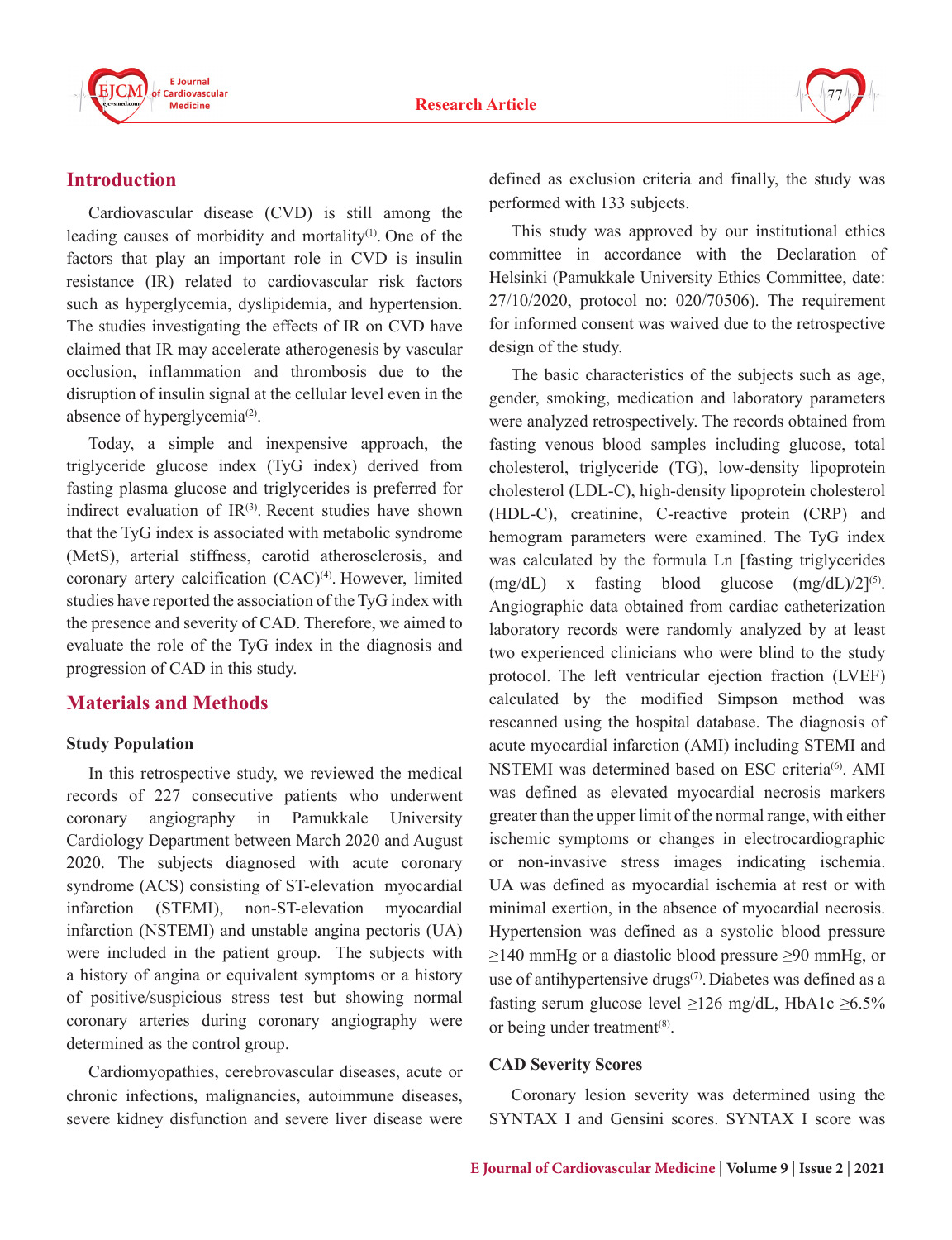



calculated for stenosis diameter of 50% or greater in vessels of 1.5 mm or more in diameter and the final online updated version  $(2.11)$  was used (www.syntaxscore.com<sup>(9)</sup>. The Gensini score was calculated by assigning a severity score to each coronary lesion according to the degree of narrowing and geographical importance (stenosis of 25%, 50%, 75%, 90%, and 99%, and total occlusion were given as Gensini scores of 1, 2, 4, 8, 16, and 32 points, respectively; the importance of its localization, left anterior descending coronary artery (LAD)×2.5; the proximal segment of the circumflex artery (LCX)×2.5; the mid-segment of the LAD $\times$ 1.5; the right coronary artery (RCA), the distal segment of the LAD, the posterolateral artery and the obtuse marginal artery $\times$ 1; and others $\times$ 0.5). The total score was equal to the sum of the stenosis score and location score<sup>(10)</sup>.

#### **Statistical Analysis**

All data were analyzed using SPSS v.17.0 for Windows (SPSS, Inc., Chicago, Ill., USA). Categorical variables were presented as frequencies and percentages, continuous variables were expressed as means  $\pm$  standard deviation. Normal distribution was tested using the Kolmogorov-Smirnov test. A Student's t-test or Mann-Whitney U test was performed to compare the continuous variables based on the normality distribution. Correlation analysis was performed with the Spearman's coefficient of correlation. Categorical values were compared by using  $\chi^2$  test and p<0.05 was considered statistically significant.

### **Results**

The clinical data of the study subjects are summarized in Table 1. Age, LVEF, HbA1c and white blood cells (WBC) differed significantly between the groups. However, there was no significant difference in hypertension and diabetes incidence, smoking, fasting glucose, creatinine, hemogram, CRP and lipid parameters. Additionally, the TyG index and TG/HDL-C did not differ significantly between the groups (TyG index,  $8.97\pm0.72$  vs  $9.06\pm0.72$ , p=0.533; TG/HDL-C, 3.64±2.36 vs 3.99±2.23, p=0.395).

In the comparison based on the median TyG index, the TyG index was calculated as  $8.46\pm0.39$  and  $9.56\pm0.51$ in those with low and high TyG index, respectively (p<0.001). The subjects with high TyG index had an increased incidence of hypertension and diabetes, a high fasting glucose, HbA1c, total cholesterol, TG and TG/ HDL-C ratio. However, HDL-C levels were significantly lower in this group  $(p<0.05)$  (Table 1).

In the ACS subgroup, there was no significant difference in TyG index and the ratio of patients with a high TyG index. Patients with UA had lower Gensini and SYNTAX I scores, and the patients with NSTEMI showed a higher SYNTAX I score. There was no significant difference in CAD severity scores in patients with and without STEMI (Table 2). In the correlation analysis, TyG index had a significant relationship with HbA1c, total cholesterol, HDL-C and TG/HDL-C, but there was no correlation between the TyG index and CAD severity scores (Table 3).

### **Discussion**

In this study, we investigated the relationship between the TyG index and the presence and severity of CAD. We found that increased TyG index was more closely related to MetS components and that TyG index did not play an important role in CAD diagnosis and progression.

The researchers agree that IR contributes to plaque progression in atherogenesis by inducing apoptosis of macrophage, endolytic cells, and smooth muscle cells. However, the results of human studies on atherogenesis are inconsistent<sup> $(11)$ </sup>. In a study evaluating IR with Homeostatic Model Assessment of Insulin Resistance (HOMA-IR), high IR was associated with increased CAC in Japanese men, but in another study, no association between HOMA-IR and CAC was observed in patients without clinical signs of  $CAD<sup>(12,13)</sup>$ . Recently, the role of the TyG index in CVD has been investigated. In one study, TyG index was an independent predictor of cardiovascular event risk in a healthy population<sup>(14)</sup>. In another study, Kim et al.(15) showed a high TyG index in a healthy population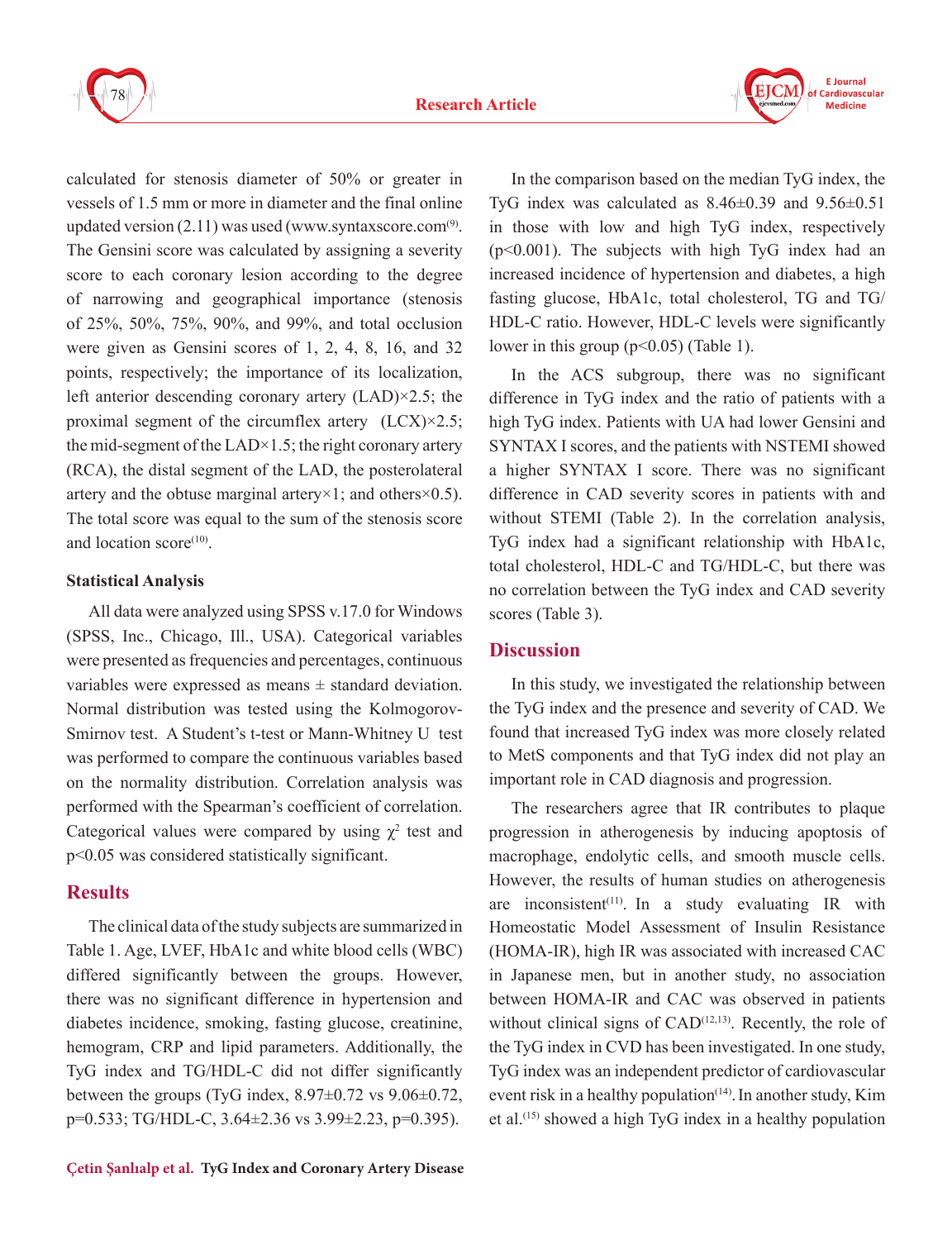



#### **Table 1.** Baseline characteristics of subjects

| <b>Based on ACS presence</b> | <b>ACS group</b><br>$(n=83)$ | <b>Control group</b><br>$(n=50)$ | p       |
|------------------------------|------------------------------|----------------------------------|---------|
| Age (years)                  | 64.64±12.79                  | 58.50±12.28                      | 0.007   |
| Males, n (%)                 | 54 (65)                      | 28 (56)                          | 0.298   |
| Hypertension, n (%)          | 42 (51)                      | 26 (52)                          | 0.876   |
| Diabetes mellitus, n (%)     | 28 (34)                      | 15(30)                           | 0.656   |
| Current smoking, n (%)       | 28 (34)                      | 14(28)                           | 0.475   |
| LVEF $(%)$                   | 47.81±9.87                   | 53.66±9.52                       | 0.001   |
| Fasting glucose (mg/dL)      | 147.13±71.18                 | 131.76±70.77                     | 0.229   |
| $HbA1c$ $(\%)$               | 7.46±1.35                    | $9.71 \pm 2.30$                  | 0.004   |
| Creatinine (mg/dL)           | $0.99 + 0.31$                | $1.00 \pm 0.162$                 | 0.193   |
| TChol (mg/dL)                | 169.66±33.60                 | 181.74±40.58                     | 0.066   |
| LDL-C (mg/dL)                | 101.54±31.34                 | 105.04±34.07                     | 0.547   |
| HDL-C (mg/dL)                | 41.06±10.11                  | 43.76±11.34                      | 0.157   |
| TG (mg/dL)                   | 160.08±72.47                 | 135.24±74.35                     | 0.062   |
| Hemoglobin (g/dL)            | 12.97±1.96                   | 15.21±11.14                      | 0.083   |
| $WBC$ (cells/ $\mu L$ )      | 10.29±3.76                   | $9.02 \pm 0.91$                  | 0.043   |
| CRP (mg/dL)                  | $5.09 \pm 16.02$             | $3.25 + 5.41$                    | 0.434   |
| TyG index                    | 8.97±0.72                    | $9.06 \pm 0.72$                  | 0.533   |
| TG/HDL-C                     | $3.64 \pm 2.36$              | $3.99 \pm 2.23$                  | 0.395   |
| Based on median TyG index    | Low, (n=67) (<9.01)          | High, (n=66) (>9.01)             | p-value |
| Age (years)                  | 62.46±14.32                  | 62.20±11.40                      | 0.906   |
| Males, $n$ $(\%)$            | 45 (67)                      | 37 (56)                          | 0.188   |
| Hypertension, n (%)          | 27(40)                       | 41 (62)                          | 0.012   |
| Diabetes mellitus, n (%)     | 9(13)                        | 34 (52)                          | < 0.001 |
| Current smoking, n (%)       | 26 (39)                      | 16(24)                           | 0.071   |
| LVEF $(%)$                   | 51.25±9.85                   | 48.74±10.29                      | 0.153   |
| Fasting glucose (mg/dL)      | 109.42±22.76                 | 173.77±87.38                     | < 0.001 |
| HbA <sub>1</sub> c $(\%)$    | $6.24 \pm 0.74$              | $8.60 \pm 1.89$                  | 0.012   |
| Creatinine (mg/dL)           | $1.12 \pm 1.04$              | $1.10 \pm 1.04$                  | 0.406   |
| TChol (mg/dL)                |                              |                                  |         |
|                              | 167.70±35.66                 | 180.80±36.83                     | 0.039   |
| LDL-C (mg/dL)                | 103.49±31.40                 | 102.21±33.44                     | 0.820   |
| HDL-C (mg/dL)                | 44.58±11.16                  | 39.53±9.49                       | 0.006   |
| TG (mg/dL)                   | 95.37±32.06                  | 194.53±71.81                     | < 0.001 |
| Hemoglobin (g/dL)            | 14.17±10.11                  | 13.45±1.36                       | 0.568   |
| WBC (cells/µL)               | $9.55 \pm 3.85$              | 10.08±3.13                       | 0.389   |
| CRP (mg/dL)                  | $5.74 \pm 17.85$             | $3.03 \pm 4.49$                  | 0.233   |
| TyG index                    | 8.46±0.39                    | $9.56 \pm 0.51$                  | < 0.001 |

*LVEF: Left ventricular ejection fraction, TChol: Total cholesterol, LDL-C: Low-density lipoprotein cholesterol, HDL-C: High-density lipoprotein cholesterol, TG: Triglycerides, WBC: White blood cells, CRP: C-reactive protein, TyG index: Triglyceride glucose index, ACS: Acute coronary syndrome, n: Number*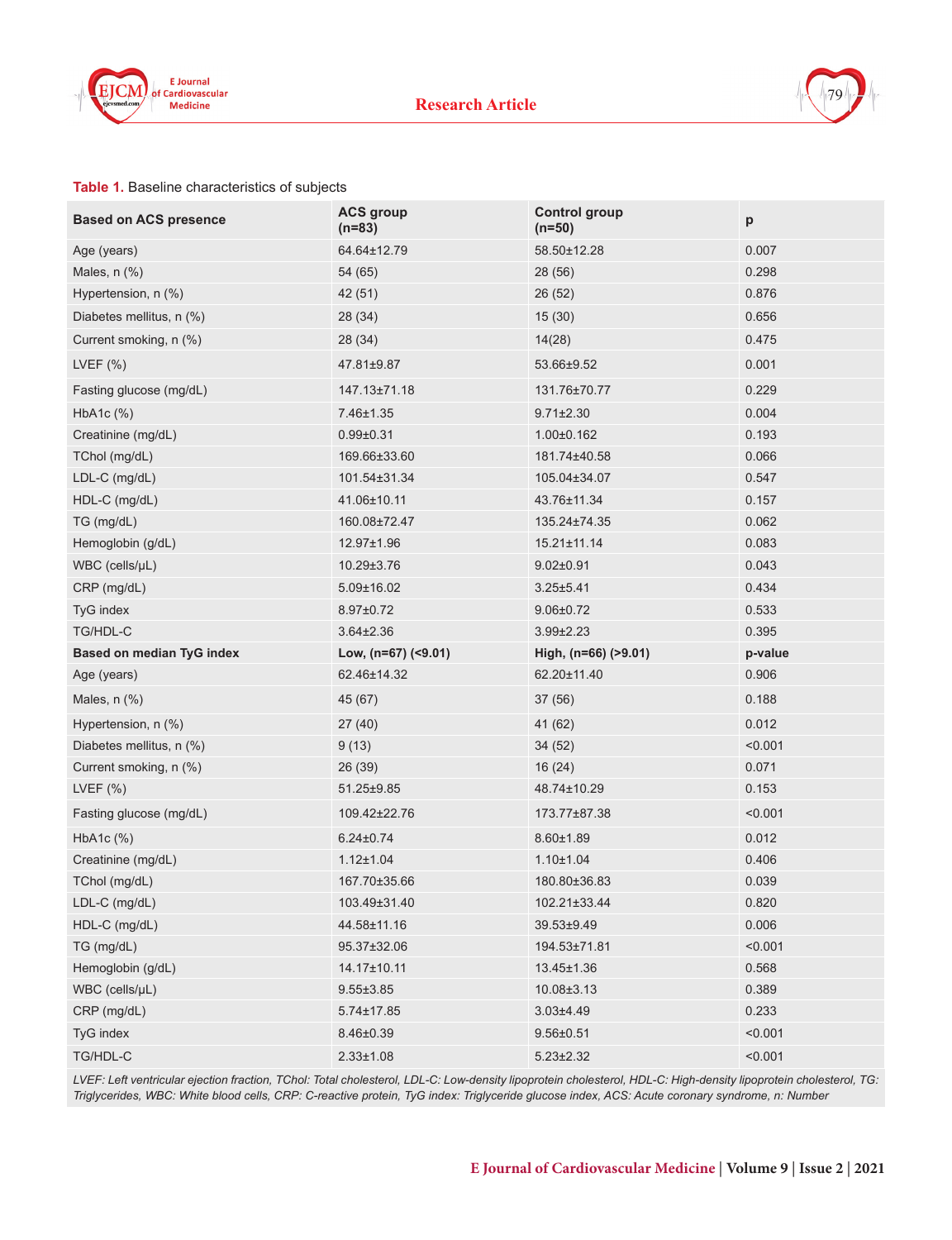



| <b>Variables</b>      | <b>STEMI</b> (n=26) | NSTEMI + UA (n=57)    | р            |
|-----------------------|---------------------|-----------------------|--------------|
| TyG index             | $8.75 \pm 0.61$     | $9.08 \pm 0.74$       | 0.055        |
| TG/HDL-C              | $2.75 \pm 1.61$     | $4.04 \pm 2.55$       | 0.020        |
| <b>GENSINI</b>        | 61.29±47.64         | 52.96±46.54           | 0.455        |
| <b>SYNTAX</b>         | 20.98±10.40         | 22.83±13.41           | 0.535        |
| High TyG index, n (%) | 10(39)              | 29(51)                | 0.493        |
| <b>Variables</b>      | NSTEMI $(n=38)$     | STEMI+ UA $(n=45)$    | $\mathsf{p}$ |
| TyG index             | $9.14 \pm 0.71$     | $8.84 \pm 0.70$       | 0.554        |
| TG/HDL-C              | $4.05 \pm 2.26$     | $3.29 \pm 2.41$       | 0.147        |
| <b>GENSINI</b>        | 65.09±47.56         | 47.53±45.03           | 0.088        |
| <b>SYNTAX</b>         | 25.72±12.56         | 19.32±11.83           | 0.019        |
| High TyG index, n (%) | 20(52)              | 19(42)                | 0.344        |
| <b>Variables</b>      | UA (n=19)           | STEMI + NSTEMI (n=64) | $\mathsf{p}$ |
| TyG index             | $8.95 \pm 0.80$     | 8.98±0.70             | 0.873        |
| TG /HDL-C             | $4.03 \pm 3.11$     | $3.52 \pm 2.11$       | 0.416        |
| <b>GENSINI</b>        | 28.71±34.03         | 63.55±47.25           | 0.004        |
| <b>SYNTAX</b>         | 17.05±13.51         | 23.80±11.88           | 0.038        |
| High TyG index, n (%) | 9(46)               | 30(47)                | 0.97         |

**Table 2.** The clinic and angiographic data according to the presentation of acute coronary syndrome

*TyG index: Triglyceride glucose index, STEMI: ST-elevation myocardial infarction, NSTEMI: Non-ST-elevation myocardial infarction, UA: Unstable angina pectoris, n: Number* 

| <b>TyG index</b> | R        | p-value |
|------------------|----------|---------|
| Age              | 0.044    | 0.616   |
| <b>LVEF</b>      | $-0.060$ | 0.490   |
| HbA1c            | 0.742    | < 0.001 |
| Creatinine       | $-0.015$ | 0.865   |
| <b>TChol</b>     | 0.282    | 0.001   |
| LDL-C            | 0.034    | 0.627   |
| HDL-C            | $-0.227$ | 0.009   |
| Hemoglobin       | $-0.016$ | 0.856   |
| <b>WBC</b>       | 0.167    | 0,055   |
| <b>CRP</b>       | $-0.041$ | 0.636   |
| <b>TG/HDL-C</b>  | 0.706    | < 0.001 |
| Gensini          | 0.902    | 0.406   |
| SYNTAX I         | 0.201    | 0.068   |

TyG index: Triglyceride glucose index, LVEF: Left ventricular ejection fraction, TChol: Total cholesterol, LDL-C: Low-density lipoprotein cholesterol, HDL-C: High-density lipoprotein cholesterol, TG: Triglycerides, WBC: White blood cells, CRP: C-reactive protein

was no significant difference in TyG index between patients with and without ACS in our study. However, our study population consisted of patients with ACS and symptomatic subjects with at least one cardiometabolic risk factor and a high probability of CAD due to positive or suspected ischemia in non-invasive stress test. Also, in a study involving diabetic and non-diabetic patients, a high TyG index was associated with an increased risk of CAD only in healthy subjects, not in diabetic patients. Based on this study result, the importance of glucose control in diabetic patients was highlighted. It has also been claimed that atherogenic dyslipidemia in healthy subjects may affect subclinical atherosclerosis but chronic hyperglycemia exposure may be more effective in the development of atherosclerosis in diabetic patients<sup>(16)</sup>. In another study, Vega et al.<sup> $(17)$ </sup> also suggested that the TyG index may be a predictor of diabetes, which is a component of MetS rather than CVD. Also, the drug use may cause

with increased CAC scores. Unlike these studies, there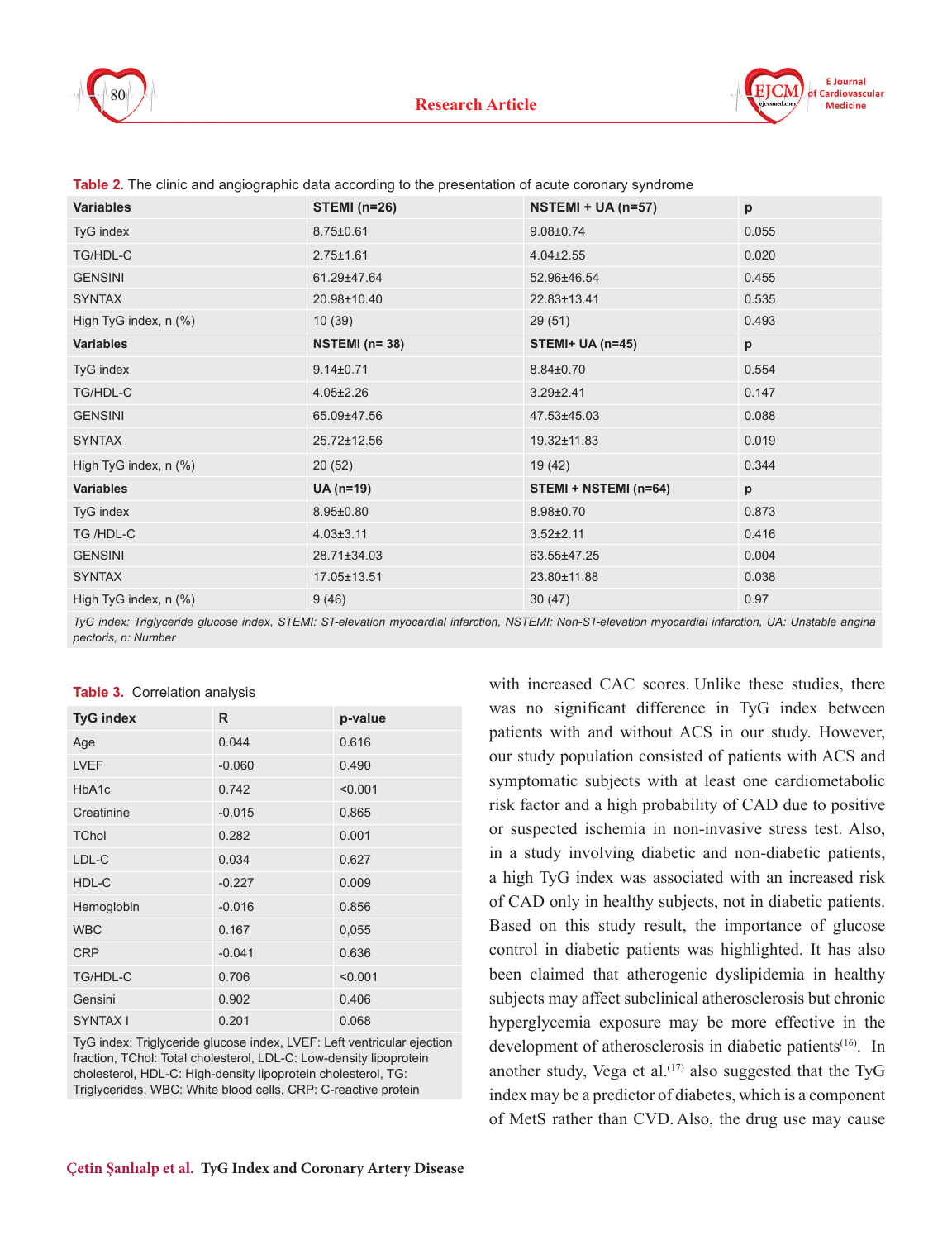



different study results. Da Silva et al.<sup>(18)</sup> showed that the TyG index increased in symptomatic patients with at least one risk factor compared to CAD patients under treatment and claimed that this unexpected result may be due to uncontrollable cardiovascular risk factors in symptomatic patients. The higher HbA1c levels in control subjects due to inadequate therapy or lack of diabetes diagnosis in our study confirm the da Silva et al.'s<sup> $(18)$ </sup> study and this may eliminate the significant difference in the TyG index in our groups. In addition, visceral fat distribution, body mass index, gender, ethnicity, age and the prolonged exposure to cardiometabolic risk factors may alter the study results.

When we divided the subjects based on the median TyG index, we found that TyG index was significantly associated with hypertension, diabetes, total cholesterol, HbA1c and HDL-C predisposing to MetS. The TyG index was also correlated with TG/HDL-C, another parameter indicating IR. The correlation between the TyG index and MetS components was clearly demonstrated in a study similar to ours<sup> $(18)$ </sup>.

Few studies have investigated the role of TyG index in determining the CAD severity. In a study, the TyG index increased in patients with a high SYNTAX I score on coronary angiography $(19)$ . On the contrary, we could not find any relationship of TyG index with SYNTAX I and GENSINI scores. These different results of studies may be due to heterogeneity of age and gender distribution, the differences in clinical characteristics, study design, median TyG index, ethnic diversity and cardiovascular risk profiles of study populations. Also, dynamic changes in the TyG index or duration of exposure to dysmetabolic conditions may better determine the CAD severity than the presence of dysmetabolic conditions or a high TyG index. In addition, we could not find any difference in the TyG index of ACS subgroups. Similar to our study, a study did not show the relationship between the TyG index and SYNTAX I in ACS subgroups<sup>(20)</sup>. However, NSTEMI patients in our study had a higher SYNTAX I score than the other subgroups. The higher SYNTAX I score in NSTEMI patients may be explained by the advanced age

of NSTEMI patients, the presence of more comorbidities and longer exposure to cardiometabolic disorders, as shown in previous studies $(21)$ .

#### **Study Limitations**

Our study had some limitations. This study was retrospective and single-center study. The study results may not be generalized to whole population due to the relatively small sample size. Other limitations of the study were that TG and glucose levels were measured once, and body mass index or waist circumference and dietary habits were not recorded. In addition, the basal insulin levels were not measured olarak so the association between the TyG index and HOMA-IR was not evaluated. Finally, we could not ignore the effects of medication on study results.

## **Conclusion**

TyG index may be more closely related to cardiometabolic disorders predisposing to CAD. Therefore, the TyG index should be used as a predictor in determining the cardiovascular risk profile rather than the diagnosis and progression of CAD. In addition, the TyG index may be used to determine appropriate therapy strategies in the control of cardiovascular risk factors. However, large multi-center studies are needed to evaluate the role of the TyG index in CAD.

### **Ethics**

**Ethics Committee Approval:** This study was approved by Pamukkale University Faculty of Medicine Hospital Ethics Review Board in accordance with the Declaration of Helsinki (27.10.2020, Protocol No: 020/70506)

**Informed Consent:** The requirement for informed consent was waived due to the retrospective design of the study.

**Peer-review:** Internally and externally peer-reviewed.

### **Authorship Contributions**

Surgical and Medical Practices: G.N., S.Ç.Ş., G.Ş., Concept: S.Ç.Ş., G.N., Design: S.Ç.Ş., Data Collection or Processing: G.N, G.Ş, S.Ç.Ş., M.Ş., Analysis or